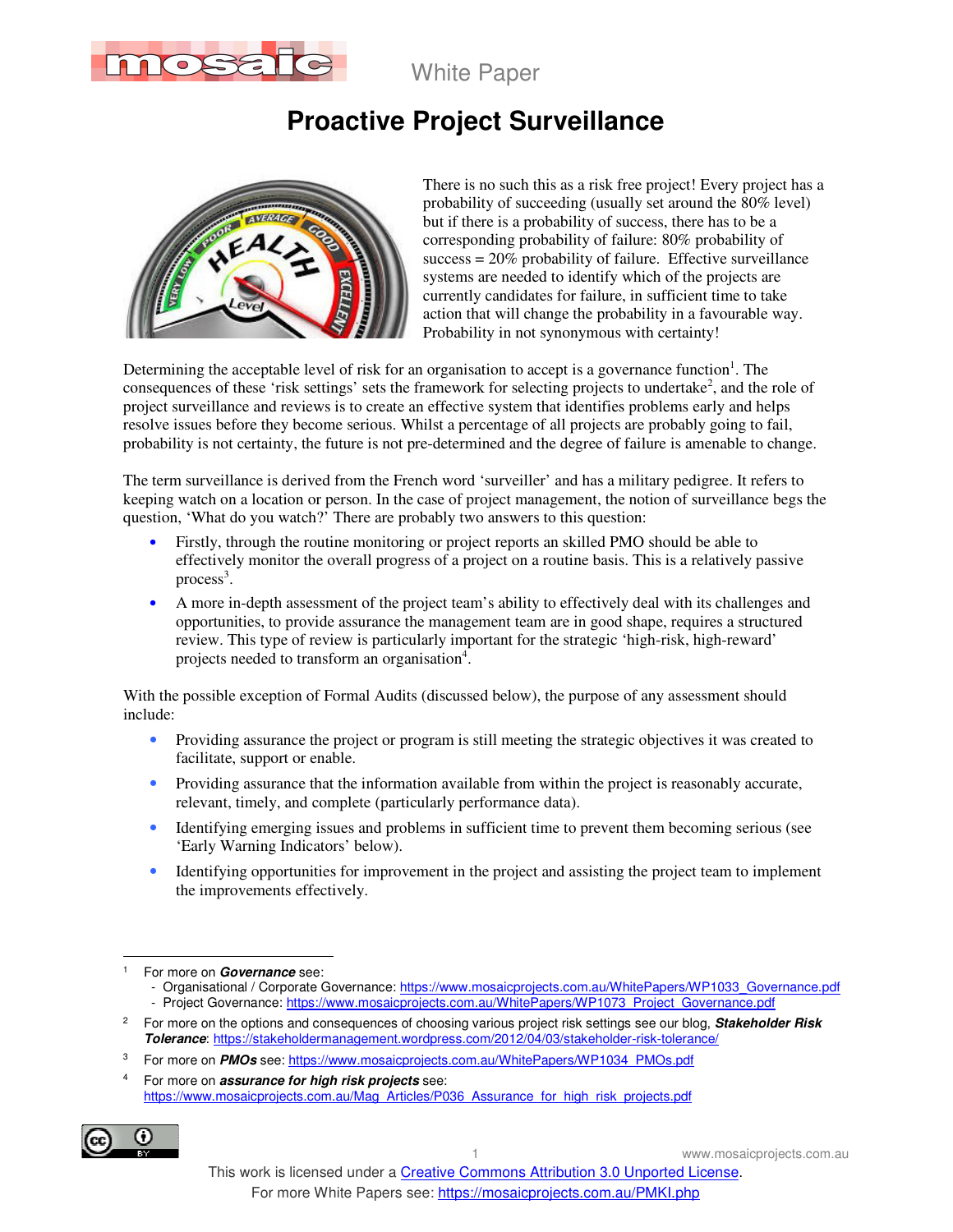

- Gathering lessons learned<sup>5</sup> for use on other projects.
- Determining if the project is still viable (particularly during Gateway Reviews), and recommending either closure of, or fundamental changes to, projects that no longer contribute value to the organisation.

Audits and reviews should not focus on a detailed check of 'i dotting and t crossing'. As with good governance, the core purpose of the review should be focused on creating sustainable value for the organisation; following due processes should be seen as a facilitator and protector of value creation – *for the guidance of wise people and the blind obedience of fools*.

Undertaking any review is relatively straightforward; however, the review process is of no value without effective follow up. Action is required to deal with the issues, opportunities and problems the review has identified!

### **The Key Role of Project Reviews and Assurance**

Effective project reviews help the organisation's management understand what's really going on within each project. Routine oversight and reporting processes (typically involving a PMO) deal with project information 'as-is' on a weekly or monthly basis; an effective review looks deeper into the project to understand 'why' and importantly 'what might be' to highlight emerging opportunities, identify emerging risks and in conjunction with the project team, recommend appropriate actions. After a review everyone should be confident the current status of the project is clearly understood. Review teams help provide this assurance through an independent assessment of key project attributes that cuts across the oversights and biases that we're all prone to<sup>6</sup> (including the project manager and project sponsor).

This type of review tends to have a very different focus to traditional Gateway Reviews, although the two can be combined effectively.

- Gateways<sup>7</sup> are primarily concerned with understanding if the project is still viable from the organisation/customer/end user perspective and authorising on-going investment in the initiative as part of the Portfolio Management processes.
- Surveillance reviews are focused on identifying emerging problems and opportunities in time to do something about them, including: process improvement, lessons learned and providing coaching and assistance to the project team as part of an effective risk management culture.

Review teams provide three types of information to project stakeholders:

- 1) **Performance improvement information:** project managers need a clear view of what's happening on their projects so they can manage them effectively. Reviews provide an independent assessment of status and of how the project, and the project's supporting management (Project Control Boards, Sponsors, etc.) are performing against accepted *good practice*. Focused support and coaching helps the project management group identify gaps in their understanding and define appropriate improvement strategies for implementation.
- 2) **Management information:** project sponsors, other managers and executives need a clear view of what's happening in the projects they have management responsibility for, across the organisation's complete portfolio of projects. Impartial reviews help ensure that executive decisions are based on validated information:

<sup>7</sup> For more on the **Gateways and Scorecards** see: https://www.mosaicprojects.com.au/WhitePapers/WP1092\_Gateways-Scorecards.pdf



 $\ddot{\phantom{a}}$ 5 For more on **lessons learned** see: https://www.mosaicprojects.com.au/WhitePapers/WP1004\_Lessons\_Learned.pdf

<sup>6</sup> For more on **cognitive bias** see: https://www.mosaicprojects.com.au/WhitePapers/WP1069\_Bias.pdf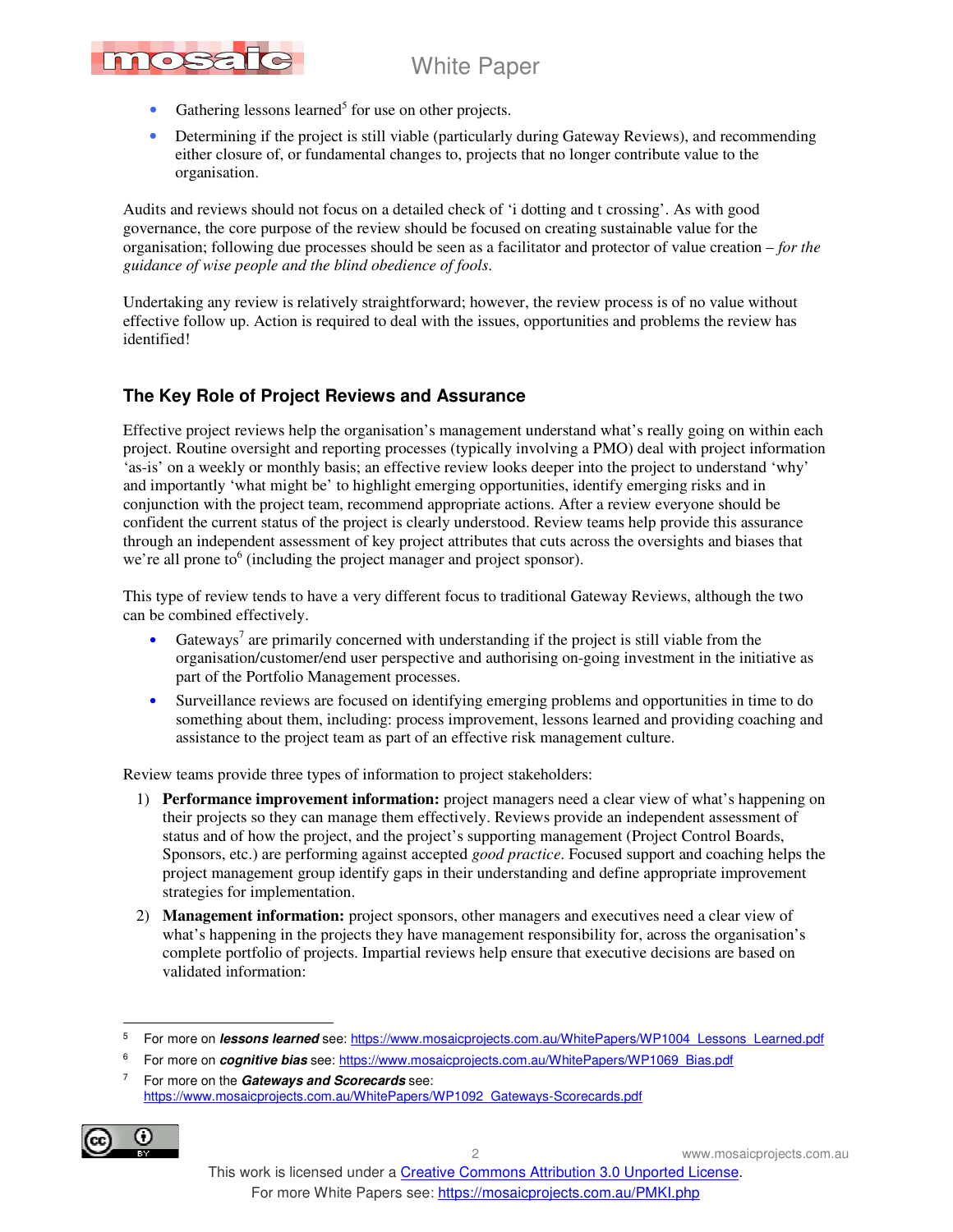

- a. At the portfolio level<sup>8</sup>, the information is used to inform decisions about managing the organisation's overall risk profile and 'net present value' by cancelling projects that no longer contribute value, redirecting resources, etc.; and for managing any interdependencies and side effects.
- b. At the project oversight level, Project Control Boards, Sponsors and other managers need information to understand what support and assistance the project manager needs to optimise the value created by the project's expected outcomes. This is an integral part of the organisation overall strategic project management capability<sup>9</sup>.
- 3) **Organisational learning:** information from project reviews is an excellent way to help organisations learn from experience – *'Lessons learned'*. An effective 'lessons learned' knowledge management system<sup>10</sup> helps project team members see what is really happening and learn immediate lessons about what is and isn't working. At a wider level, observations can be incorporated into checklists and other artefacts, transferring the knowledge across the organisation.

Ideally the project review should be primarily a 'peer review process'; project managers helping project managers. This approach helps reduce resistance by eliminating the 'big brother' aspects of the review and is a learning experience for the individuals concerned. Participating in the review process broadens the review team's skills and expertise by giving them the opportunity to see a wider range of projects.

However, despite the benefits, project reviews are stressful for all concerned. Few project teams have spare time to talk to reviewers; review teams need to get up to speed rapidly on complex projects and political pressures are common. Minimising these pressures needs a mature 'review support system', typically part of a strategic PMO.

### **The Review Support Role of the Strategic PMO**

A strategic PMO $11$  can play an important role in reducing 'review stresses' and maximising the effectiveness of the review teams. It achieves this by:

- **Establishing the context for regular reviews** when reviews are conducted routinely, as part of business-as-usual, they tend to be less disruptive, less contentious and more effective. When reviews are exceptional events, they tend to become associated with failure – the mere fact of being reviewed suggests that your project is in trouble; which creates defensiveness and reduces the beneficial effects discussed above. The PMO can establish a routine of regular reviews and schedule and coordinate the reviews and the review teams.
- **Providing and developing a pool of expertise** review teams need people with expertise and experience in reviewing. The PMO can provide a pool of such people, from within itself and by keeping track of the expertise within the organisation. It can also help grow the pool of expertise by constructing review teams with a view to extending people's experience and providing mentoring opportunities.
- **Monitoring the effectiveness of the review process** the PMO should gather feedback from project teams and executives on the effectiveness of each review and the value of its outputs. This feedback should be used to refine review schedules, adjust the structure of review teams, update the review processes, protocols, etc.
- **Maintaining the review processes and protocols** checklists and guidelines help review teams decide what aspects of a project to focus on, and what to look for when reviewing these aspects. The PMO

11 For more on the **Role of PMOs** see: https://www.mosaicprojects.com.au/WhitePapers/WP1034\_PMOs.pdf



 $\ddot{\phantom{a}}$ 8 For more on *Portfolio Management* see: https://www.mosaicprojects.com.au/WhitePapers/WP1017\_Portfolios.pdf

<sup>&</sup>lt;sup>9</sup> For more on *Strategic Project Management* see: https://www.mosaicprojects.com.au/WhitePapers/WP1079\_PDC.pdf

<sup>&</sup>lt;sup>10</sup> For more on Lessons Learned see: https://www.mosaicprojects.com.au/WhitePapers/WP1004\_Lessons\_Learned.pdf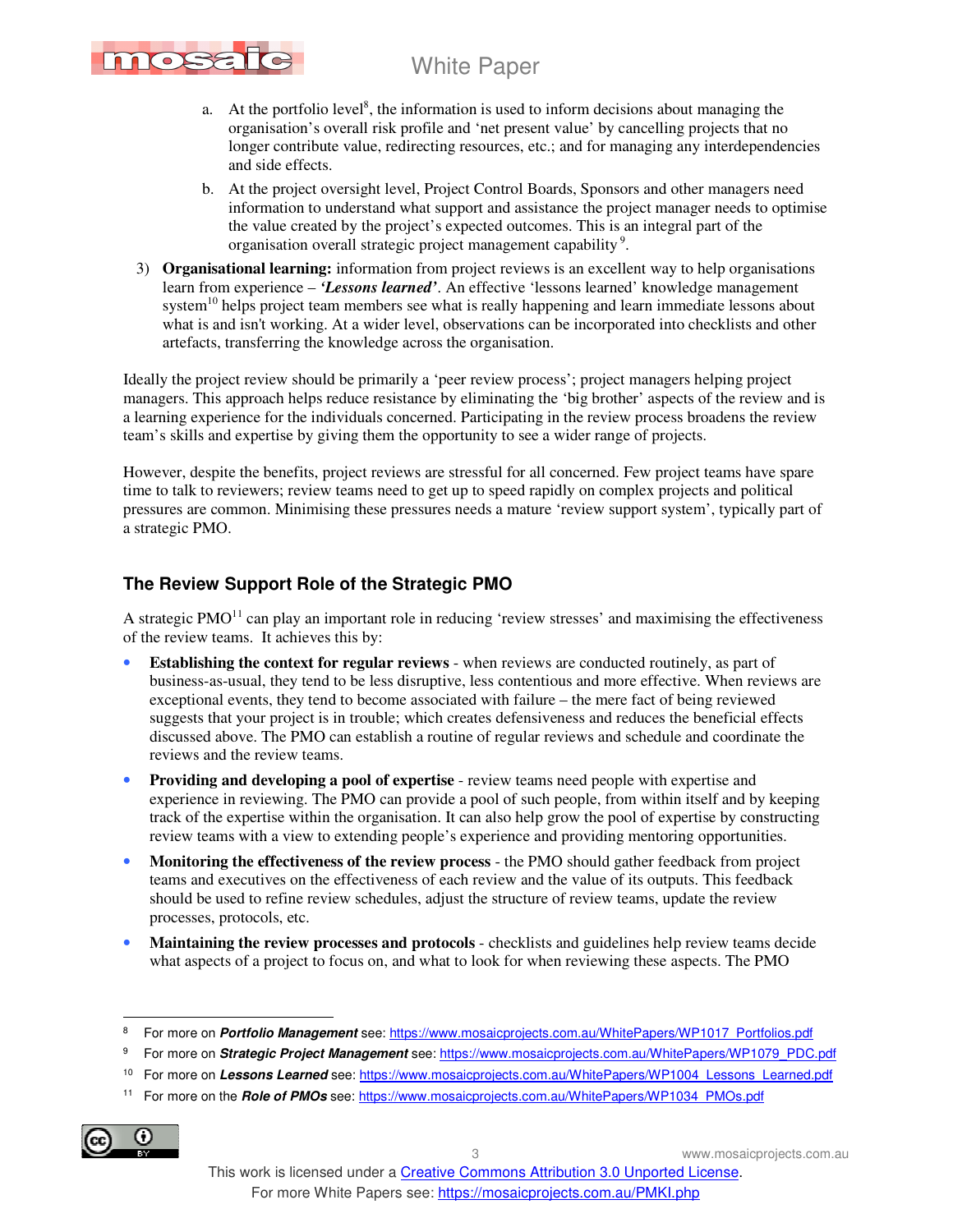should ensure these materials are accessible and are updated to reflect any new lessons learned from completed reviews.

- **Tracking project-level actions** the PMO should track the progress of agreed actions at the project level as part of its routine oversight process. Agreed actions should be incorporated into the project plan by the project manager. The updated and agreed plan is then monitored by the PMO on a routine basis.
- **Supporting PDC improvements** where reviews identify actions outside the scope of the project team, the PMO can help coordinate and track these actions in support of the project manager's regular communication with their project board and other executives responsible for the organisation's overall project delivery capability<sup>12</sup> (PDC).
- **Embedding lessons learned into the KM system and organisational standards** lessons learned and any recommend improvements to the organisation's project methodology and associated templates, guidelines, etc need reviewing, agreeing and actioning. The PMO typically coordinates updates to the lessons learned knowledge management system and to the organisation's methodology. It may also develop supporting artefacts such as training materials, etc.
- **Providing administrative support** the PMO should be responsible for managing the review support functions such as scheduling meetings, booking rooms, recording minutes, etc. The administrative workload involved with running a review programme across a substantial portfolio is significant, and effective admin-support is essential to make the most effective use of the skilled resources involved in both the review teams and the management of the projects being reviewed.

All these activities suggested for the PMO support the work of the review teams, freeing them to focus on undertaking effective reviews, minimising the amount of time needed for each review and maximising the value gained by the organisation from the review process.

### **Types of Review and Audit**

There are a number of common assessments that generally have similar features although they may be called different names depending on the organisation's methodology and conventions. The main types of assessment include:

### **Project Reviews**

TOSE

Reviews are typically mandated, formal, processes that are part of the organisation's governance framework or occasionally an external contract. The purpose of the review is to determine if the project should start or continue. Stage Gate reviews are one common approach to this type of process $^{13}$ .

### **Project Health Checks**

Health checks are the most common type of review and can include aspects of all of the review types discussed. Health checks may be formal, and are frequently focused on assessing performance against KPIs, value analysis and/or specific functionality such as front-end constructability reviews. The key questions any health check should answer include:

- Are the right leaders with the appropriate skills, behaviours and attitudes in place? This includes the sponsor/SRO, steering committee members, and project manager as well as other key leaders.
- Does the overall team describe the objectives and business benefits in the same way? Clarity of purpose is an essential prerequisite for building success.

<sup>13</sup> For more on the **Gateways and Scorecards** see: https://www.mosaicprojects.com.au/WhitePapers/WP1092\_Gateways-Scorecards.pdf



 $\ddot{\phantom{a}}$ <sup>12</sup> The **PDC Framework** is described at: https://www.mosaicprojects.com.au/WhitePapers/WP1074\_PPP\_Taxonomy.pdf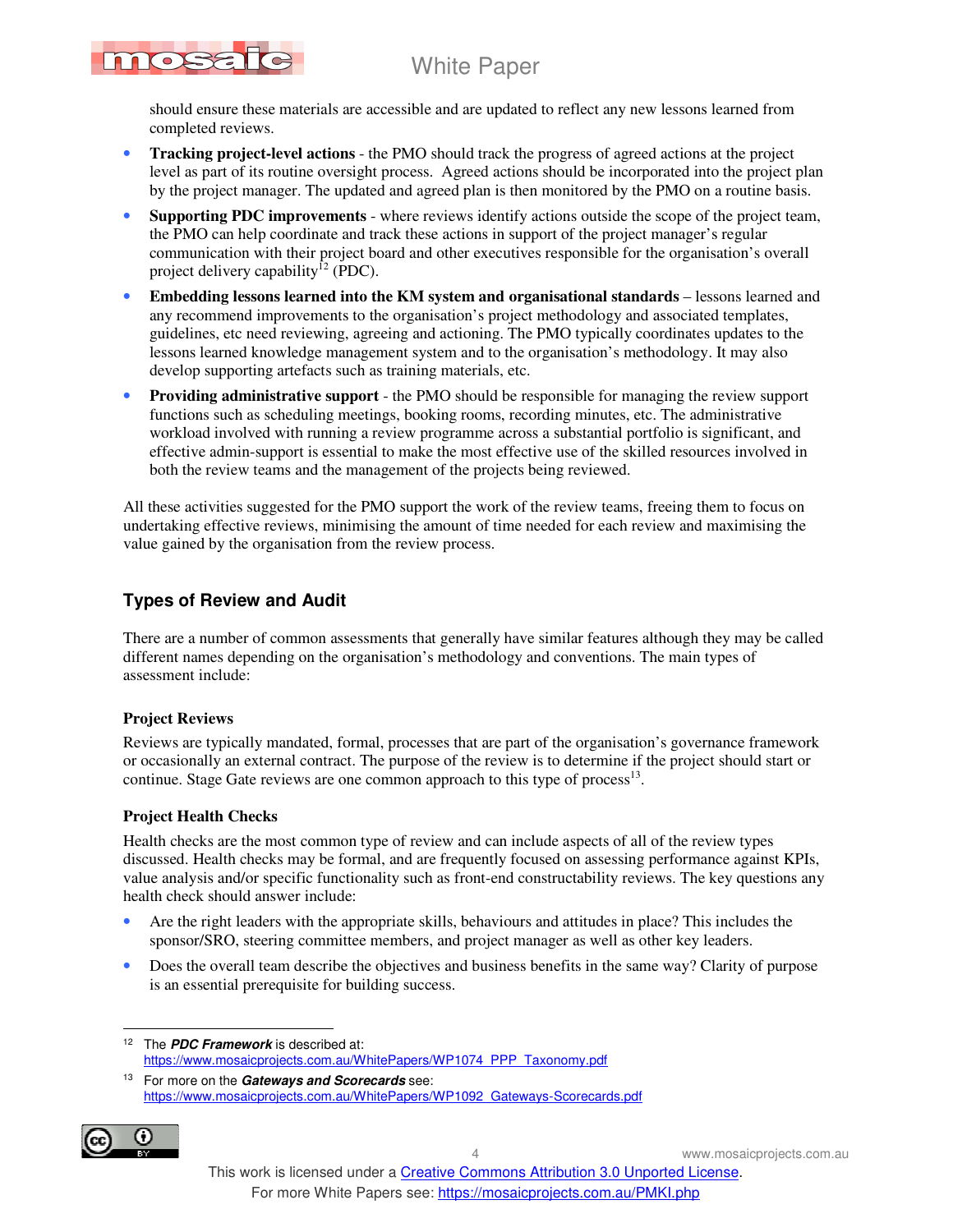# nosa

### White Paper

- Are decisions made in a timely way? Particularly decisions requiring external approvals from clients or senior management - late decisions delay work and increase risk.
- Are results being achieved on time and on budget? The quality of the overall controls function linked to the effectiveness of management are key drivers of success.
- Is the team working cohesively and effectively? Good processes that are used and efficient use of team members' time maximises productivity.

#### **Benchmarking**

The systematic comparison of two or more projects (or element within the project), analysing quantitative or qualitative aspects of project performance with recognised good practices/performance. Typical comparisons include:

- Quantitative measures
	- o Cost performance
	- o Time management data
	- o Safety data
	- o Technical evaluations
- Qualitative measures
	- o Stakeholder assessments / engagement
	- o Environmental impacts

The purpose of benchmarking is to either identify opportunities for improvement or to compare projects to assess where the best future investments should be made.

#### **Peer reviews**

Proactive project teams need not wait for a formal review process. In many circumstances simply asking an experienced colleague to look at a proposed solution, new process or other issue can validate the work being done and suggest options for improvement.

#### **Post project evaluations**

May occur as part of the project closure or later.

- Reviews conducted at project close (or phase close) have a primary purpose of collecting lessons learned from within the work of the project, these reviews are best undertaken by an external reviewer with the project manager as a primary 'witness' contributing information and ideas. A good review will:
	- o Involve the full team including external suppliers, etc., in a proactive process
	- o Have the full support of senior management
	- o Involve a facilitator and a series of sub-team groups
	- o Each group meeting will:
		- Have a defined agenda circulated in advance
		- Uses open questions such as 'What stopped us being as successful as we would have liked?'
		- Start by looking at 'what worked what was successful' write the ideas onto cards (with the group divided in to teams of 4 or 5)
		- Group the cards by topic or idea
		- Prioritise the ideas and identify the top 4 or 5 for action
	- o The results from all of the group meetings are presented to a management meeting:
		- Senior managers are involved
		- The prioritised options (and all of the other information) is reviewed
		- Action plans are developed for key initiatives

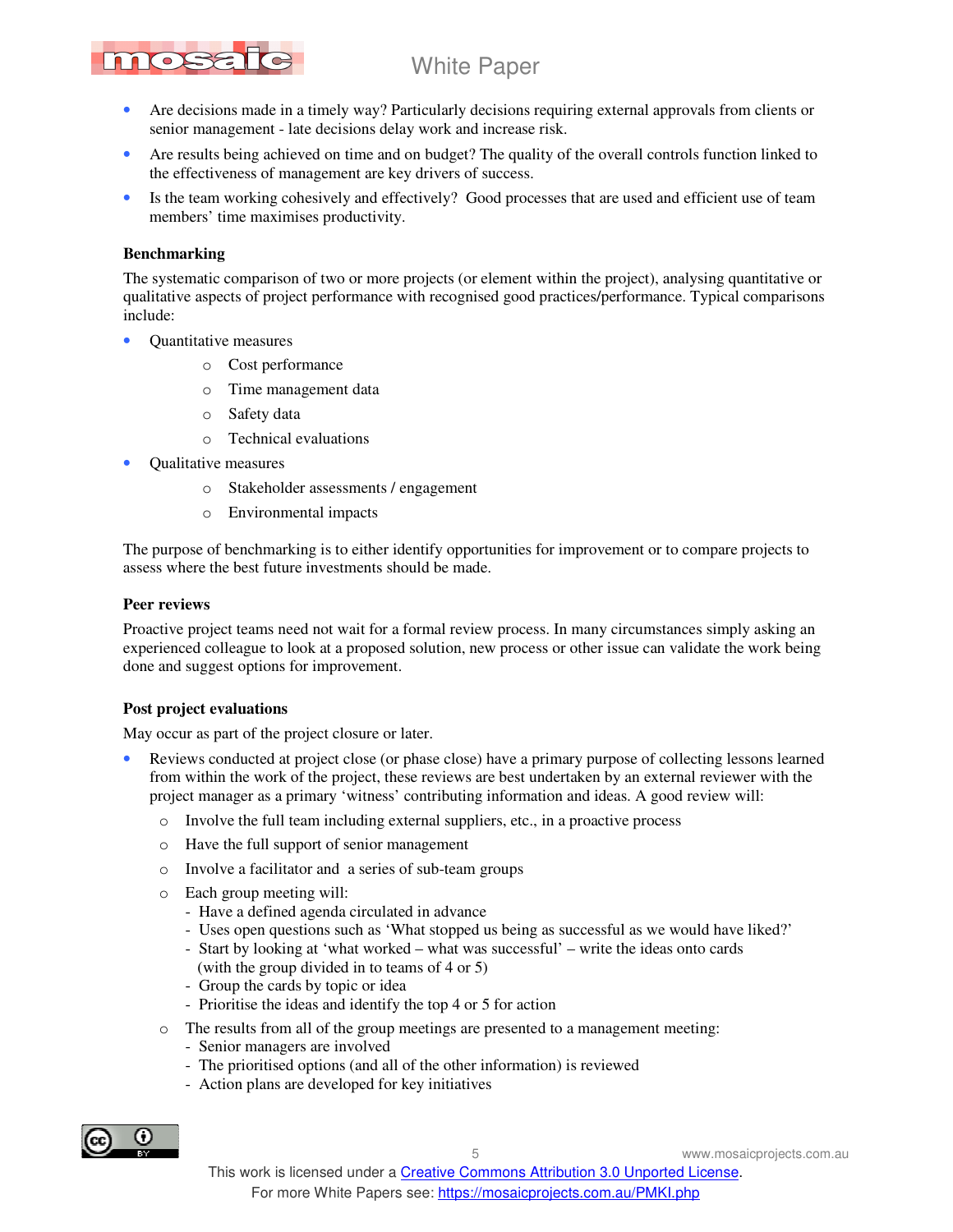# nos

## White Paper

- Managers are assigned to manage the implementation of the action plans.
- Outcomes are communicated to the staff.
- PIRs (Project Implementation Reviews) are conducted some months after the project has finished with a primary purpose of assessing the realisation of benefits and value within the organisation based on the use of the project deliverables.
- Both types of review should consider the project's overall success, and seek to gain lessons learned for future projects by:
	- o **Reviewing the project performance** to determine how the project performed against expectations. Some of the questions asked (depending on the timing of the review) may include 'Did the project:
		- Deliver the benefits in the Business Case?
		- Achieve the objectives specified in the Project Charter?
		- Deliver the scope and produce the deliverables defined in the Project Charter?
		- Meet the quality targets defined in the Quality Plan?
		- Completed within the planned budget and schedule?
	- o **Reviewing the project conformance**. A project that delivers to the triple constraints but does not adhere to organisation policies cannot be considered a total success. Some of the questions asked (depending on the timing of the review) may include 'Did the project conform to the organisation's:
		- Project management processes?
		- Project lifecycle processes?
		- Financial processes?
		- Governance processes?
		- Safety processes?
		- Legal, auditing and requirements processes?
	- o **Identifying successes and failures** by recording the areas where the project team experienced successes and their achievements, and any project failures and weaknesses, and for both describe the effects on both the project and the organisation.
	- o **Finally, from the above analysis, identify lessons learned** and update the organisation's lessons learned database<sup>14</sup>.

### **Project Audits (Formal)**

Audits are a formal assessment and checking of project performance, including assessing compliance with laws or regulations, validating decision trails, and/or checking conformance with systems. Audits are usually instigated in response to an identified issue or problem, sometimes to look for fraud or inappropriate practice; however, they may be random or required at set stages of a project. In many environments, the term 'audit' has specific meaning that may involve legal enforcement or rights, typical examples are audits undertaken by the USA Governments, GAO and the Australian and UK Governments National Audit Offices these statutory bodies have legal oversight of all government departments and projects within their respective jurisdictions.

### **Project Audits (PMI)**

The *PMBOK® Guide* uses the term 'audit' to refer to internal reviews of specific aspects of project performance including procurement, risk management and quality management. This type of audit more closely resembles a project evaluation (above) with a focus on identifying conformance to process and opportunities for process improvement within the project and gathering lessons learned for use in other projects.

 $\overline{a}$ 14 For more on **lessons learned** see: https://www.mosaicprojects.com.au/WhitePapers/WP1004\_Lessons\_Learned.pdf

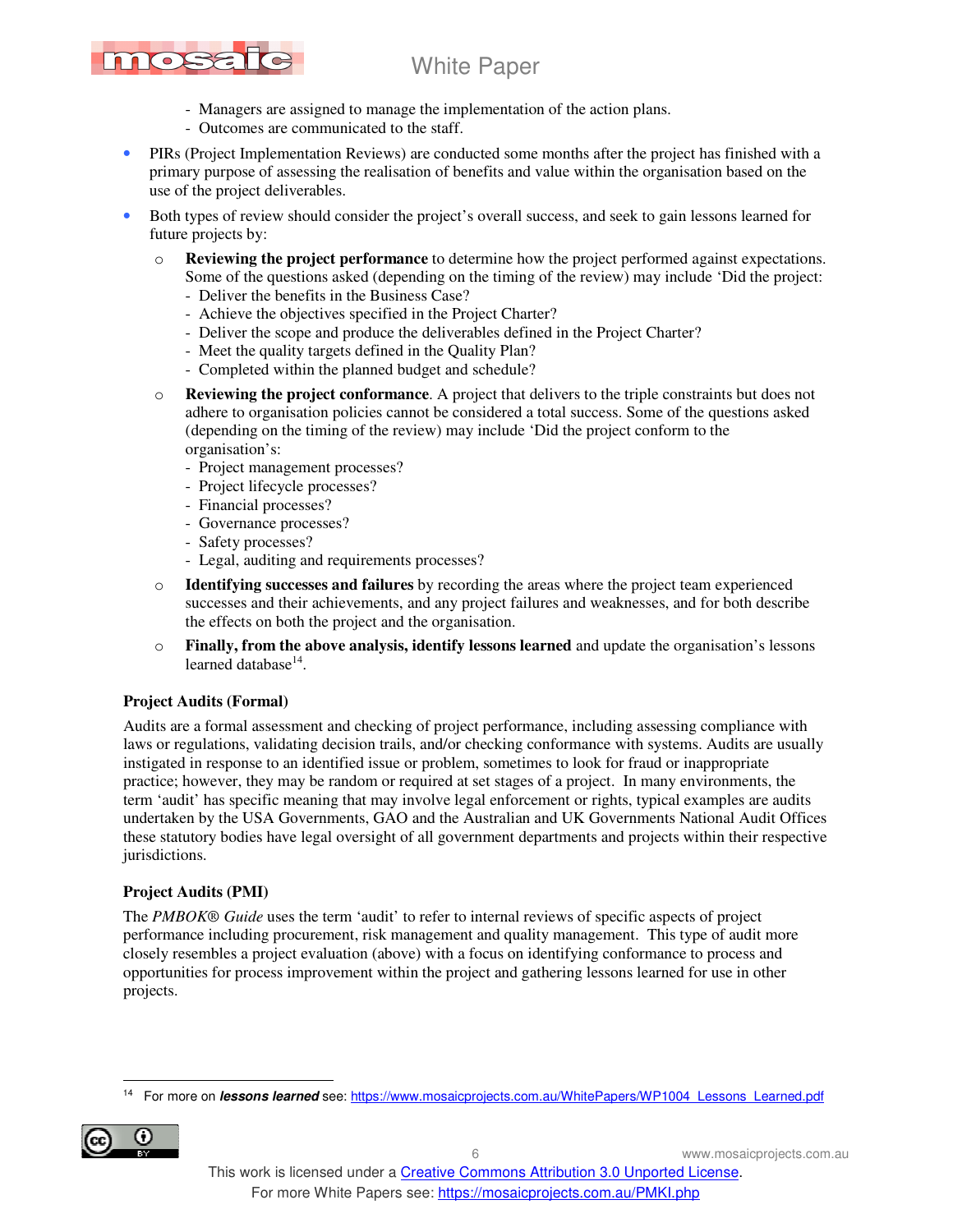# nossa

### White Paper

### **Early Warning Indicators**

A consistent theme in most reviews is identifying emerging issues and problems early enough to allow effective action to be taken to prevent or minimise the problem; this requires the recognition of early warning indicators. Some of the key indicators of emerging problems the review teams should consider include:

### **At project/program start-up**

- Unclear thinking, evidenced by the lack of a clearly defined reason for undertaking the project (eg, vague objectives, poor project definition).
- The lack of an implemented governance framework, including an unclear description of the project, a lack of clarity in how the project fits into the overall program of works or how its benefits will be realised.
- Sponsor(s) with unclear roles or failing to fulfil role<sup>15</sup>.
- Competing agendas/politics evidenced by inconsistent arguments about agendas, uneasy comments and body language.
- A poorly developed business case<sup>16</sup>.
- The lack of understanding of the size and complexity of the project and the resources likely to be required.
- A lack of clarity around the assumptions made about the project and the associated risks.
- A perceived disconnect between the needs of the organisation and the solution proposed by the project; the needs are considered to be 'not real'.
- The need to develop new technology for the project.
- Significant cultural issues, particularly unfamiliarity with the dominant culture.
- The major risks not identified and documented.

### **During the planning phase**

- The lack of a good business case.
- A lack of leadership.
- The failure of effective team formation to occur; evidenced by a strained atmosphere, the lack of openness and poor communication between the main actors, uneasy comments and body language, the unwillingness or parties to share relevant information.
- Deteriorating stakeholder relationships, particularly between executives associated with the project; evidenced by a lack of overt support and parties voicing reservations and hedging their positions.
- The lack of clear roles and responsibilities, evidenced by the emergence of misunderstandings of roles and responsibilities between major parties to the work.
- Identified skills shortages / missing competencies within the project team requiring undue reliance on key consultants, suppliers and/or contractors to 'fix' the problem.
- Documents not complete, including missing information, values, etc., in key documents. Or poor-quality documentation and project plans.
- Assessments not performed, procedures and guidelines not followed.

<sup>&</sup>lt;sup>16</sup> For more on **business cases** see: https://www.mosaicprojects.com.au/WhitePapers/WP1018\_Business\_Case.pdf



 $\ddot{\phantom{a}}$ <sup>15</sup> For more on the **role of the sponsor** see: https://www.mosaicprojects.com.au/WhitePapers/WP1031\_Project\_Sponsorship.pdf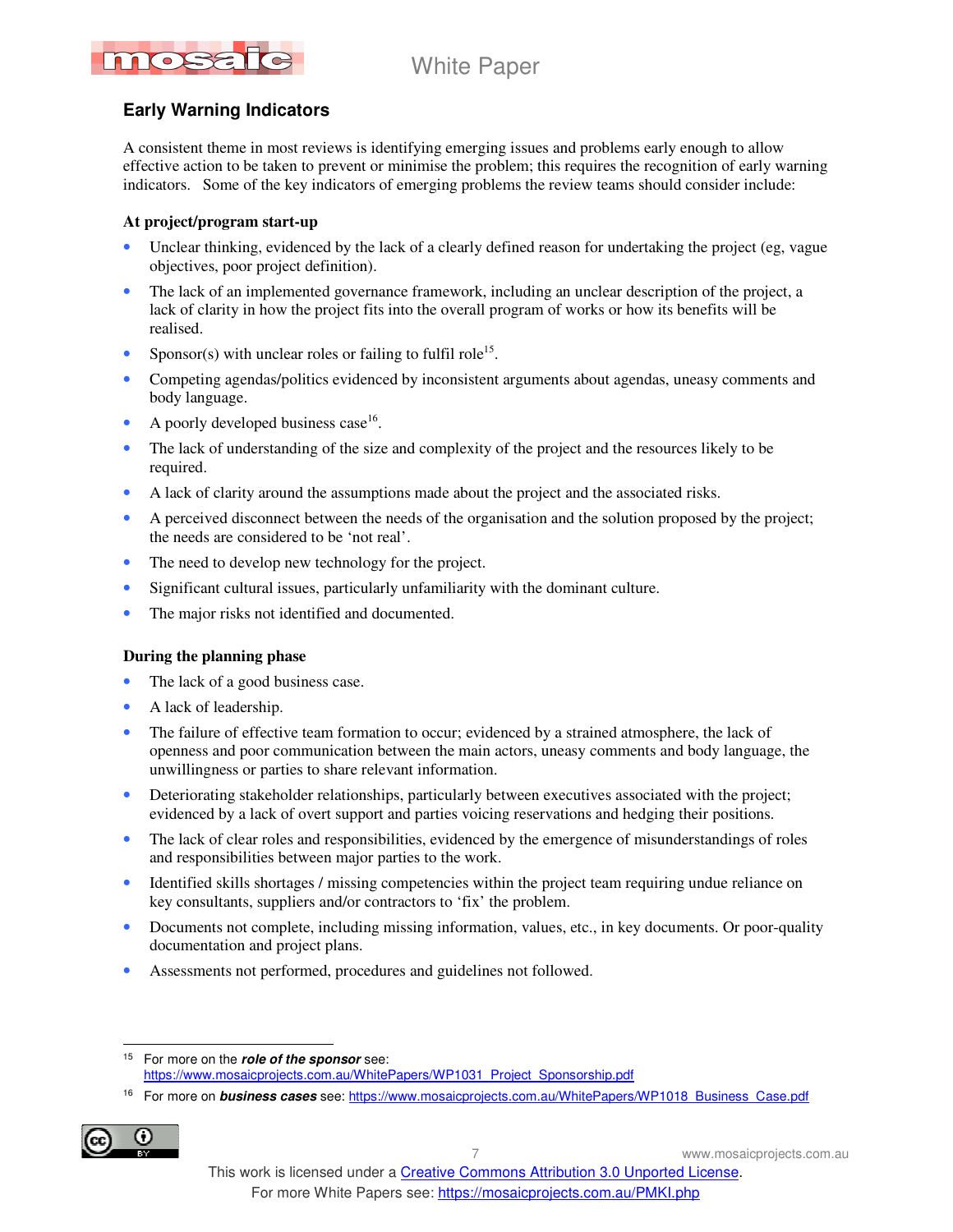

- A lack of clarity in decision making; evidenced by major decisions remaining in dispute and the complications arising from this issue, confusing or wavering changes in position over time, and/or uncertainty or unwillingness to conclude a decision.
- A lack of understanding within the project team evidenced by vague answers to critical questions.
- The major risks not identified, documented and quantified.

### **During the execution phase**

- A lack of leadership and leadership issues<sup>17</sup>, including a lack of trust in the project organisation.
- Continually unfulfilled promises.
- The lack of documentation, late design information.
- The failure of effective team formation to occur; evidenced by a strained atmosphere, the lack of openness and poor communication between the main actors, uneasy comments and body language, the unwillingness or parties to share relevant information.
- Watermelon reporting *all green on the outside but red underneath*. This generally indicates significant management problems with senior managers either refusing to accept bad news or 'punishing' the bearer of bad news. Either option prevents effective problem solving. May indicate ineffective KPIs and/or  $controls^{18}$ .
- An excessive volume of change orders (Engineering Change Proposals ECPs), particularly those defined as 'no-cost, no-time'. Put all of the ECPs into three classifications to determine the source of the problem:
	- o Things they should have known about at the outset but chose to ignore (didn't want to know);
	- o Thing they really could not have known about (never been done before) and were not on the risk register (could not have known);
	- o New capabilities that were not on the original contract (did not know about).
- A high / increasing number of open issues<sup>19</sup>, particularly if many issues have been open for an extended period.
- An excessive optimism bias, risks ignored or minimised, no contingencies in schedules and cost plans, etc.
- A lack of understanding within the project team evidenced by vague answers to critical questions.
- Excessive overtime (or underutilisation of key staff).
- High levels of 'churn' in staff positions, particularly people in 'acting positions' that lack authority to make decisions.
- The lack of effective decision making, frequently changed decisions and/or the lack of commitment to make decisions.
- Contracts let on price rather than capability resulting in unskilled or 'stretched' subcontractors.
- Contract obligations not fulfilled.
- Plans, reports and status information provided late and/or not clear. Milestone and activity definitions  $unclear<sup>20</sup>$ .

<sup>&</sup>lt;sup>20</sup> For more on *project controls* see: https://www.mosaicprojects.com.au/WhitePapers/WP1093\_Project\_Controls.pdf



 $\ddot{\phantom{a}}$ <sup>17</sup> For more on *leadership* see: https://www.mosaicprojects.com.au/WhitePapers/WP1014\_Leadership.pdf

<sup>18</sup> For more on **designing KPIs** see https://mosaicprojects.wordpress.com/2014/08/05/designing-effective-kpis/

<sup>19</sup> For more on **managing issues** see: https://www.mosaicprojects.com.au/WhitePapers/WP1089\_Issues\_Management.pdf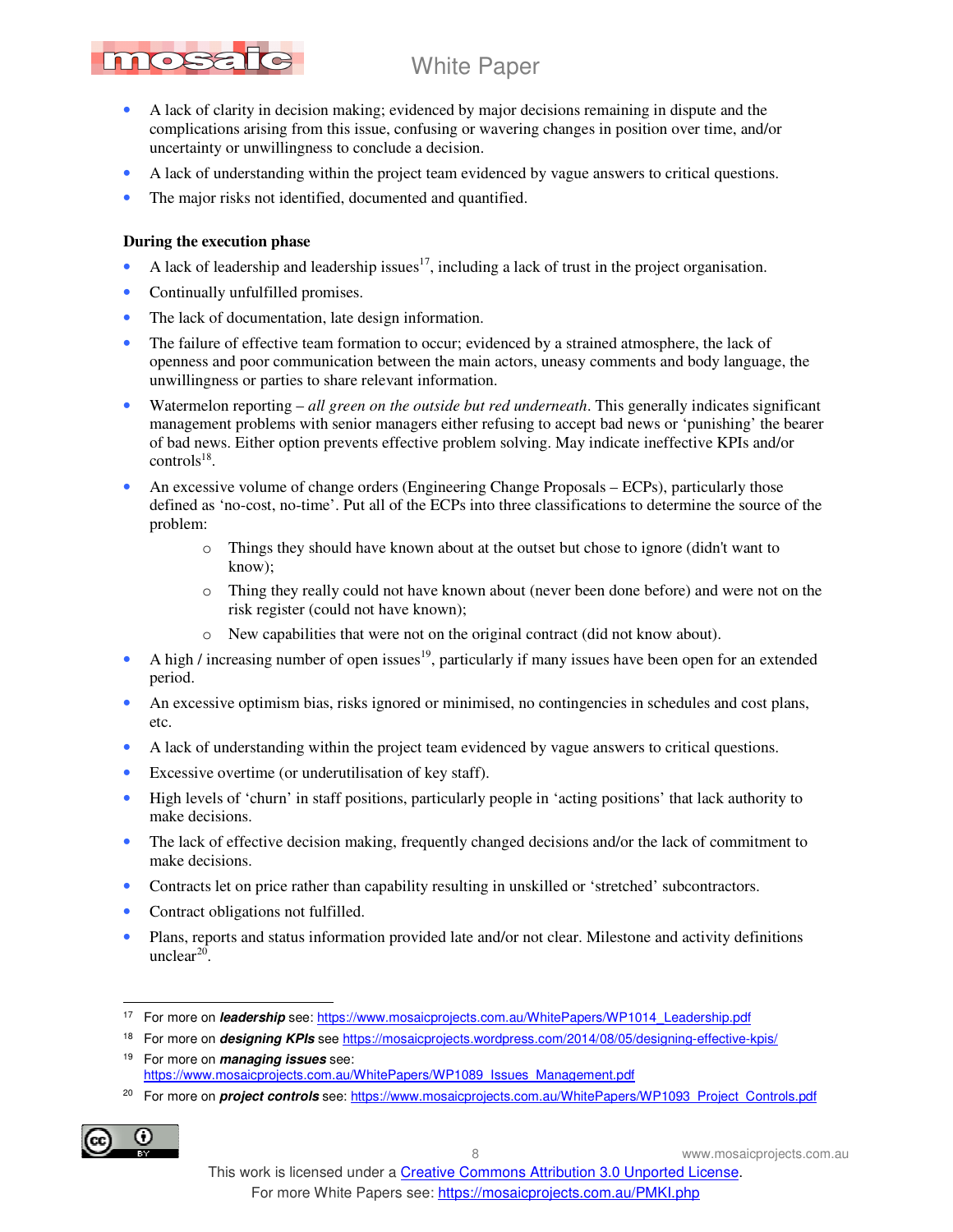# nosato

### White Paper

- A high level of subcontractors' cost and extension of time claims.
- All risks not identified, documented, quantified, prioritised and managed proactively.

### **Common Causes of Failure<sup>21</sup>**

By being aware of the causes of failure, the surveillance team can anticipate problems. This list tends to overlap the one above but is derived from actual failures rather than indicators of emerging failure:

- **A mismatch between the project and the organisation's strategic priorities** eg, the project is focused on time and cost, the organisation needs a specific technical outcome.
- Lack of management commitment / Lack of organisational support The organisation is responsible for properly supporting the projects it has initiated.
- **Ineffective or no sponsorship** Ineffective project sponsorship is almost a guarantee of failure.
- **Inadequate business case** A good business case will clearly demonstrate the business benefit of delivering a project and define the objectives, requirements and goals.
- **Undefined objectives and goals** This is always a problem, if the organisation does not know what it wants, it is impossible to scope a project to deliver the 'unknown'.
- **Inadequate or vague requirements** This is only a problem if the organisation fails to allow adequate time and appropriate contingencies in the overall scope of the project to define and firm up requirements. Defined requirements are essential for the project to be able to deliver a successful outcome. Initiation
- Lack of prioritisation and project portfolio management Causing competing priorities leading to inadequate support and resourcing for projects.
- **Business politics** Selected projects should be supported by management. A lack of discipline within executive/senior management (ie, political in-fighting) is usually only present if the organisation is poorly governed and/or lacks a rigorous portfolio management process.
- **No predefined measure of success** what is really important to the organisation?
- **Unrealistic timeframes and budgets; unachievable objectives** Fact free planning is always a problem. Initial 'rough order of magnitude' estimates need appropriate contingencies in the initial business case. The project outputs need to be feasible.
- **Estimates for cost and schedule are erroneous** Estimates should be based on solid foundations. Unrealistic targets are unlikely to be achieved.
- **Ill defined senior management ownership and leadership.** A lack of communication / contact / engagement with senior management.
- **Ineffective engagement with stakeholders** resulting in ineffective communication.
- **Failure to set and manage expectations** Unrealistic expectations are unlikely to be fulfilled. From the start of the initiation through the life of the project effective communication to set and maintain realistic expectations is vital.
- **Poor project management technical skills** Using non-standard approach to project management and risk management.
- **Poor estimating** Failing to use historical information, formulae, and questions to make sure that the estimate is not a GUESStimate.
- **Poor processes/documentation** Appropriate processes and documentation are essential for project success.

 $21$ For more on the **causes of failure** see also: https://mosaicprojects.wordpress.com/2012/03/25/project-or-management-failures/

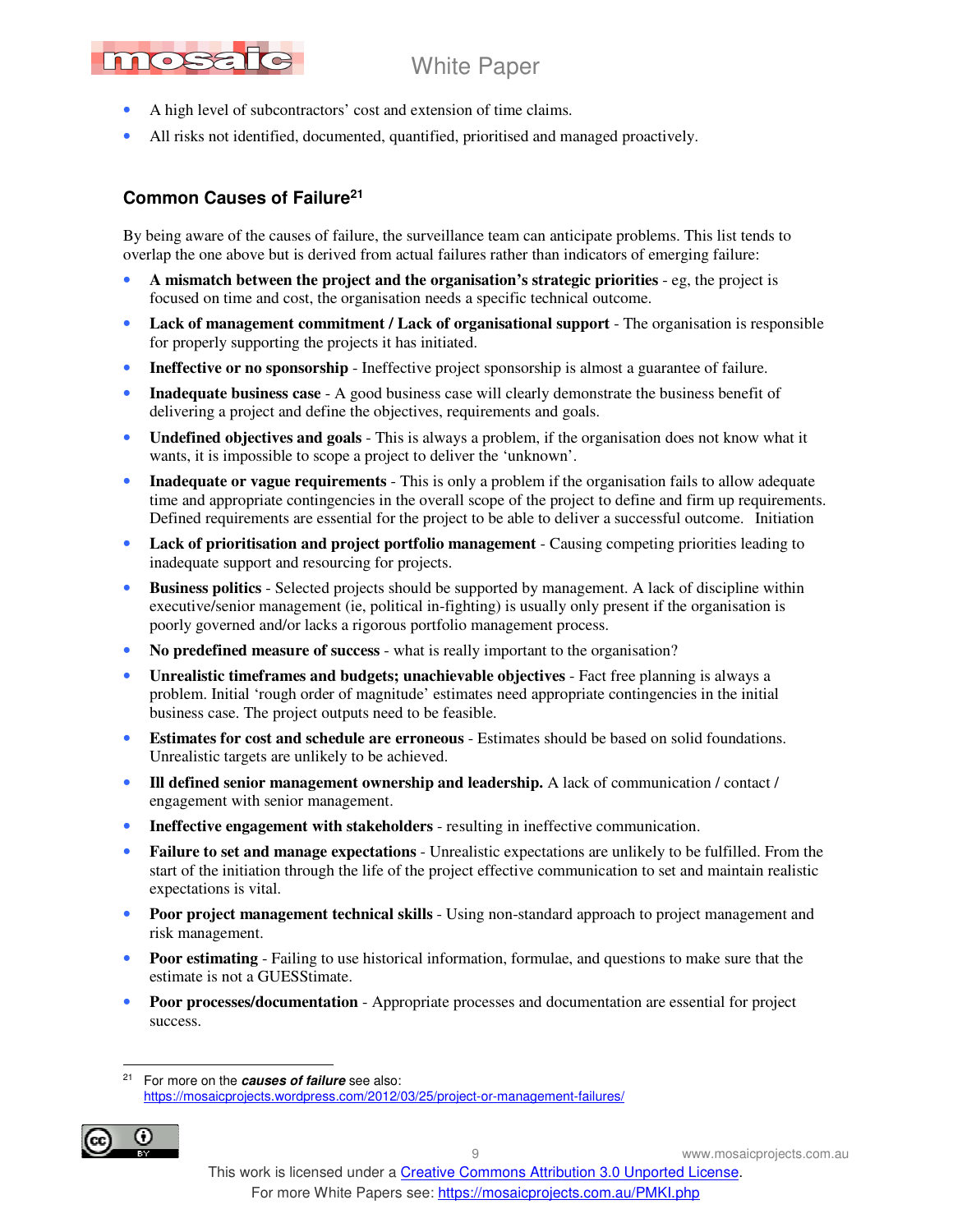- nosato
	- **Poor risk management** All projects are inherently risky. Effective risk management reduces the degree of uncertainty to an acceptable level. Project
	- Lack of a solid project plan<sup>22</sup> Leading to the inability to differentiate the stages of project development. The failure to develop an effective project plan guarantees the project will fail. The type of planning required depends on the project methodology.
	- **Focusing on price or cost rather than long term value and benefits**.
	- **Cultural and ethical misalignment** Misalignment between the project team and the business or other organization it serves will inevitably cause problems including poor team integration including both clients and supply chain
	- **Overruns of realistic schedule and cost estimates** This is a project failing. Either due to poor management/motivation of the project team or poor risk assessment (leading to inadequate contingencies) or poor estimating.
	- **Failure to track progress** Tracking progress against the plan and adapting performance is central to effective project management.
	- **Poor Testing** Failing to adequately test project deliverables; including:
		- Poor requirements which cannot be tested
		- Failing to design a testable system
		- Failing to develop a realistic and effective test plan
		- Failing to test effectively with skilled staff
		- Inadequate time and budget allowed for testing.
	- **No change control process / Scope creep** A lack of effective change management processes is primarily a project failing, however, organisational management should require effective change management to be in place and support the change management processes.
	- **Poorly defined roles and responsibilities** The organisations management is responsible for defining roles and responsibilities in the overall management stakeholder community; the project manager is responsible for the organisation within the project team.
	- **Team weaknesses** Inadequate / incorrectly skilled resources Having people who are ill-prepared to complete a task can be worse than not having anyone. The organisation is responsible for providing adequate internal resources for the project, the project is responsible for defined training and procuring appropriate contracted resources.
	- **Lack of user input** The organisation is responsible for organising the necessary input from end users. The project is responsible for requesting and defining its needs and making appropriate use of the information provided.
	- **Poorly managed project manager not trained/skilled** The organisation is responsible for appointing an appropriate project manager and providing him/her with appropriate support, training and coaching.
	- **Inflexible processes and procedures, templates and documentation** Any imposed process needs to be as light as practical to meet the governance needs of the organisation without inhibiting the work of the project.
	- **Insufficient or Inadequate resources / lack of committed resources (funding and personnel)** The organisation is responsible for properly resourcing the projects it has initiated. If the resources don't exist or are already fully committed elsewhere, this is an initiation failure; if they are simply not made available it is a support failure.
	- **Poor communication / Stakeholder engagement** People tend to fear what they don't know, therefore effective communication with stakeholders is vital if the project is to capture their support, and keep it.

 $\overline{a}$ For detailed **schedule validation** using the DCMA 14 point check list and appropriate tools see: https://www.mosaicprojects.com.au/WhitePapers/WP1088\_DCMA-14-Point.pdf

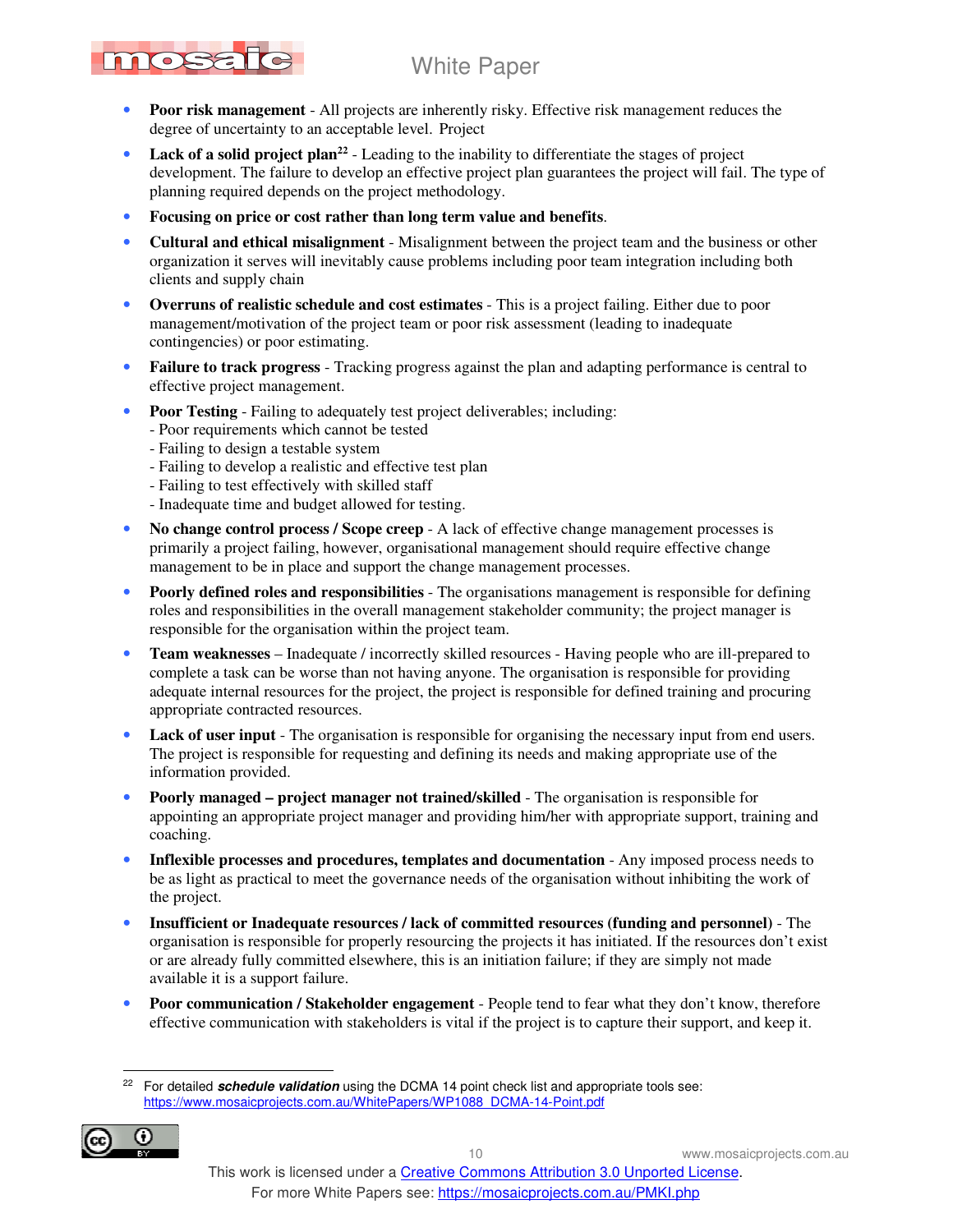The project is responsible for project-based communications; the organisation change manager (sponsor) is responsible for communication in support of the overall change initiative. Benefits / Project

- **Poor or ineffective organisational change management** The organisation has to implement, accept and use the project's deliverables to generate value. Failures at the organisational change level mean most of the planned benefits cannot be realised.
- **Stakeholder conflict** The organisation is responsible for properly supporting the projects it has initiated. This includes the 'through life' management of stakeholders starting prior to initiation and continuing through to the realisation of the benefits.
- **Inability or unwillingness to stop a project after approval** 'Death march' projects destroy value. A key element of effective portfolio management is to stop wasting money and resources on projects that can no longer contribute value to the organisation.

### **Beware of simplistic RAG reporting**

nos

**Simple is good, simplistic is dangerous!** One of the popular options for reporting project status is using simplistic 'red-amber-green' (RAG) traffic lights such as these:



We know there is a scope problem but there is no real indication of the seriousness of the situation or how far into the 'red zone' the project actually is. Rather than the simplistic 3 point RAG scale, the same information can be displayed using more insightful tools:



Any of the 'gauges' will tell you where within each band the project is situated, add in a simple 'change' report and the trend becomes apparent as well. The art is knowing how much information is enough.